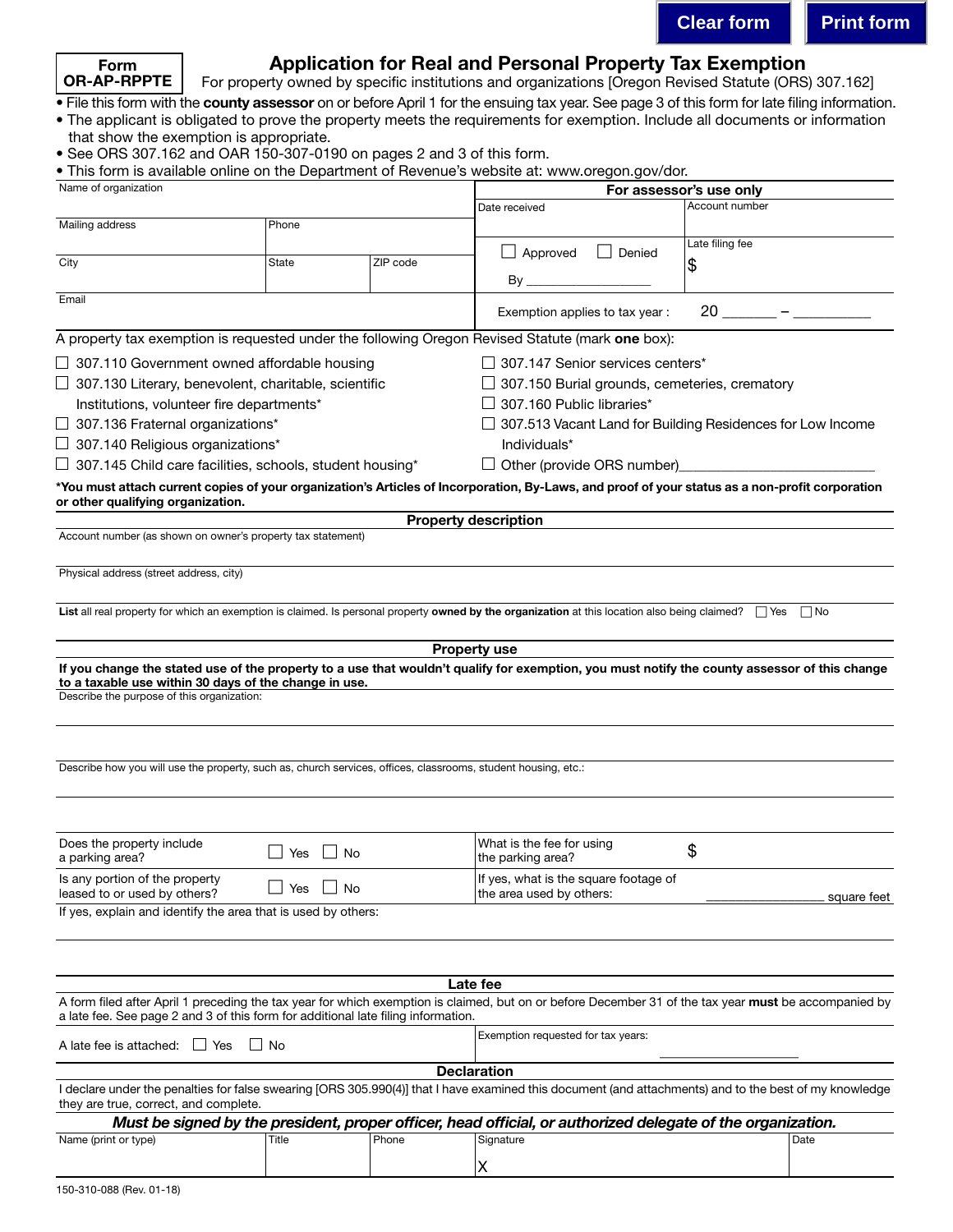#### **ORS 307.162 Claiming exemption; late claims; notification of change to nonexempt use.**

ORS 307.162 Claiming exemption; late claims; notification of change to nonexempt use. (1)(a) Before any real or personal property may be exempted from taxation under ORS 307.092, 307.110 (3)(h), 307.115, 307.118, 307.130 to 307.140, 307.145, 307.147, 307.150, 307.160, 307.181 (3), 307.513 or 307.580 for any tax year, the institution or organization entitled to claim the exemption must file a claim with the county assessor, on or before April 1 preceding the tax year for which the exemption is claimed. The claim must contain statements, verified by the oath or affirmation of the president or other proper officer of the institution or organization, that:

 (A) List all real property claimed to be exempt and show the purpose for which the real property is used; and

 (B) Cite the statutes under which exemption for personal property is claimed.

 (b) If the ownership of all property, other than property described in ORS 307.110 (3)(h), included in the claim filed with the county assessor for a prior year remains unchanged, a new claim is not required.

 (c) When the property designated in the claim for exemption is acquired after March 1 and before July 1, the claim for that year must be filed within 30 days from the date of acquisition of the property.

 (2)(a) Notwithstanding subsection (1) of this section, a claim may be filed under this section for the current tax year:

 (A) On or before December 31 of the tax year, if the claim is accompanied by a late filing fee of the greater of \$200, or onetenth of one percent of the real market value as of the most recent assessment date of the property to which the claim pertains.

 (B) On or before April 1 of the tax year, if the claim is accompanied by a late filing fee of \$200 and the claimant demonstrates good and sufficient cause for failing to file a timely claim, is a first-time filer or is a public entity described in ORS 307.090.

 (b)(A) Notwithstanding subsection (1) of this section, a claimant that demonstrates good and sufficient cause for failing to file a timely claim, is a first-time filer or is a public entity described in ORS 307.090 may file a claim under this section for the five tax years prior to the current tax year:

 (i) Within 60 days after the date on which the county assessor mails notice of additional taxes owing under ORS 311.206 for the property to which the claim filed under this subparagraph pertains; or

(ii) At any time if no notice is mailed.

 (B) A claim filed under this paragraph must be accompanied by a late filing fee of the greater of \$200, or one-tenth of one percent of the real market value as of the most recent assessment date of the property to which the claim pertains, multiplied by the number of prior tax years for which exemption is claimed.

 (c) If a claim filed under this subsection is not accompanied by the late filing fee or if the late filing fee is not otherwise paid, an exemption may not be allowed for the tax years sought by the claim. A claim may be filed under this subsection notwithstanding that there are no grounds for hardship as required for late filing under ORS 307.475.

 (d) The value of the property used to determine the late filing fee under this subsection and the determination of the county assessor relative to a claim of good and sufficient cause are appealable in the same manner as other acts of the county assessor.

 (e) A late filing fee collected under this subsection must be deposited in the county general fund.

150-310-088 (Rev. 01-18) (3)(a) In a claim for exemption of property described in ORS 307.110 (3)(h), the county or city, town or other municipal corporation or political subdivision of this state that is filing the claim must substantiate that the property is used for affordable housing or that it is leased or rented to persons of lower income, as applicable.

 (b) A claim filed under this subsection must be filed annually on a form prescribed by the Department of Revenue.

(4) As used in this section:

(a) "First-time filer" means a claimant that:

 (A) Has never filed a claim for the property that is the subject of the current claim; and

 (B) Did not receive notice from the county assessor on or before December 1 of the tax year for which exemption is claimed regarding the potential property tax liability of the property.

 (b)(A) "Good and sufficient cause" means an extraordinary circumstance beyond the control of the taxpayer or the taxpayer's agent or representative that causes the failure to file a timely claim.

 (B) "Good and sufficient cause" does not include hardship, reliance on misleading information unless the information is provided by an authorized tax official in the course of the official's duties, lack of knowledge, oversight or inadvertence.

(c) "Ownership" means legal and equitable title.

 (5)(a) Notwithstanding subsection (1) of this section, if an institution or organization owns property that is exempt from taxation under a provision of law listed in subsection (1) of this section and fails to file a timely claim for exemption under subsection (1) of this section for additions or improvements to the exempt property, the additions or improvements may nevertheless qualify for exemption.

 (b) The organization must file a claim for exemption with the county assessor to have the additions or improvements to the exempt property be exempt from taxation. The claim must:

 (A) Describe the additions or improvements to the exempt property;

 (B) Describe the current use of the property that is the subject of the application;

 (C) Identify the tax year and any preceding tax years for which the exemption is sought;

 (D) Contain any other information required by the department; and

 (E) Be accompanied by a late filing fee equal to the product of the number of tax years for which exemption is sought multiplied by the greater of \$200 or one-tenth of one percent of the real market value as of the most recent assessment date of the property that is the subject of the claim.

 (c) Upon the county assessor's receipt of a completed claim and late filing fee, the assessor shall determine for each tax year for which exemption is sought whether the additions or improvements that are the subject of the claim would have qualified for exemption had a timely claim been filed under subsection (1) of this section. Any property that would have qualified for exemption had a timely claim been filed under subsection (1) of this section is exempt from taxation for each tax year for which the property would have qualified.

 (d) A claim for exemption under this subsection may be filed only for tax years for which the time for filing a claim under subsections (1) and (2)(a) of this section has expired. A claim filed under this subsection, however, may serve as the claim required under subsection (1) of this section for the current tax year.

 (e) A late filing fee collected under this subsection must be deposited in the county general fund.

 (6) For each tax year for which an exemption granted pursuant to subsection (2) or (5) of this section applies:

 (a) Any tax, or interest attributable thereto, that was paid with respect to the property that is declared exempt from taxation